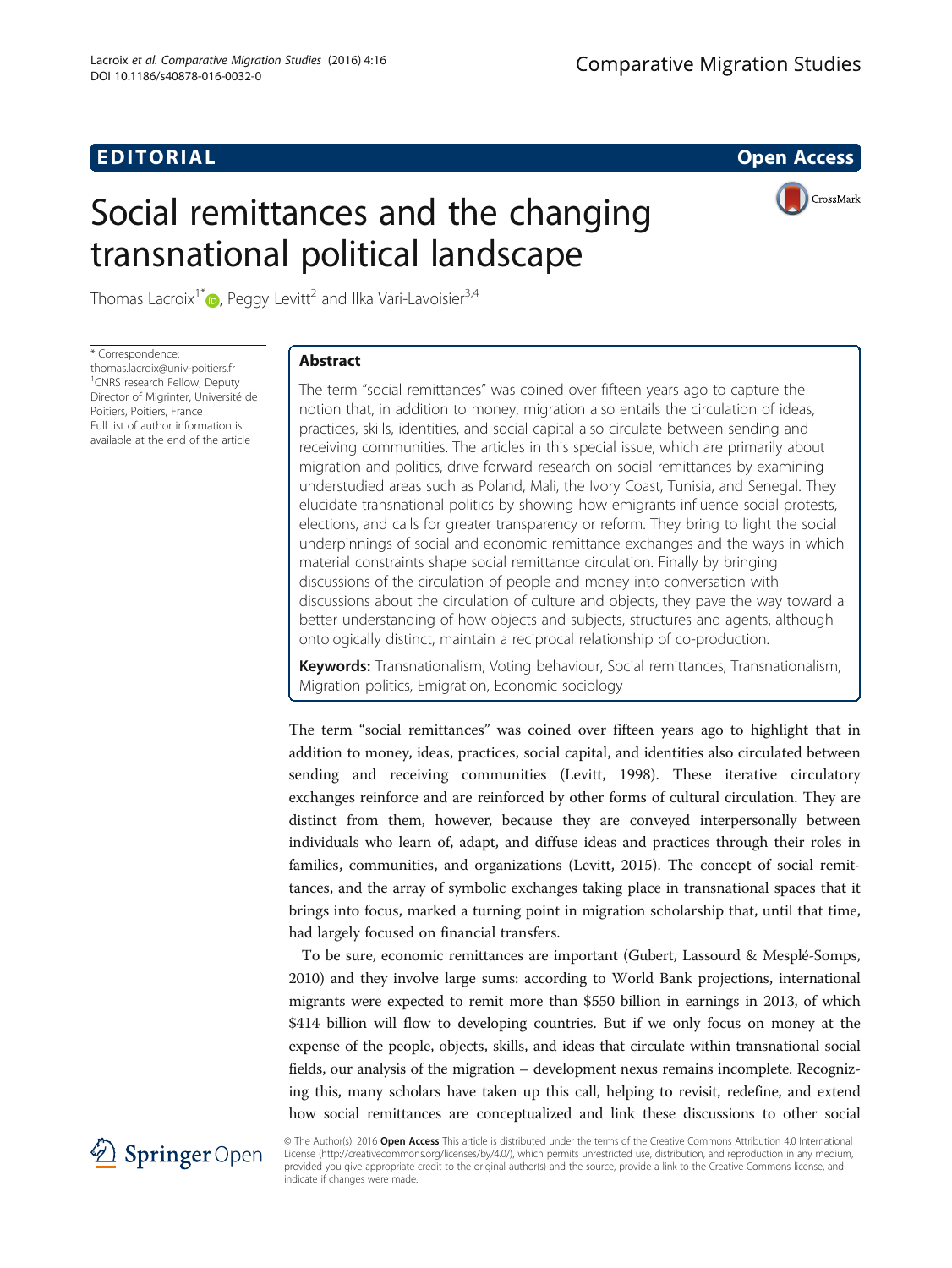science and policy debates (Kapur, [2010](#page-4-0), [2014;](#page-4-0) Boccagni & Decimo, [2013](#page-4-0); Chauvet & Mercier, [2014](#page-4-0)).

This special issue showcases and synthesizes recent developments in this scholarship based on a conference entitled "Following the Flows: Transnational Approaches to Intangible Transfers", held at Princeton University in September 2014. This conference gathered sociologists, demographers, development economists, anthropologists, political scientists, or geographers. Our interdisciplinary debate brought to light the proliferation of various terminologies across disciplines, including "political remittances," "intangible flows," "democratic diffusion," "transfers of norms," or "health transfers" that ultimately document the different facets of one core phenomenon: that of social remittances.

This special issue brings new insights to these debates which, to date, have largely focused on social transfers emanating from the U.S.; indeed this volume explores new research sites, such as Poland, and pays welcome attention to understudied areas such as Africa through case studies of the impact of social remittances transfers on Mali, Ivory Coast, Tunisia, and Senegal.

It also contributes new insights by focusing on the transnational mechanics of political change in sending areas. If the political influence of emigrants can be observed during elections, social protests, or calls for greater transparency or reform, this influence is the result of the permanent and long standing interactions migrants maintain with their family and friends. The papers elucidate the processes and channels through which this influence is exerted. We believe this line of inquiry is critical "because diffusion depends on relationships between actors, networks are key" (Levitt & Merry, [2009](#page-4-0), p. 444). How these work, however, and how they contribute to patterns of cultural circulation remains understudied.

In a world on the move, local development processes increasingly shape and are shaped by global cultural circulation. A focus on social remittances drives home how individuals who build lives across distinct geographic spaces also translate and diffuse ideas and perceptions from one context to another. From their strategic positions as bridge builders and translators, migrants can reframe and vernacularize global norms (such as "transparency" or human rights). The translation of global norms into locally applicable and usable concepts empowers local activists and, hence, can contribute to (both) powerful (negative and positive) change (Levitt & Merry, [2009\)](#page-4-0).

The contributions to this volume show how, like the circulation of people, material constraints also shape the circulation of ideas and practices. Although this has been largely overlooked in the literature to date, this volume shows that the circulation of social remittances is shaped by the interpersonal, sometimes intimate, links between migrants and non-migrants, links that are themselves embedded in local dynamics, national historical contexts, and broader geopolitical dynamics. Just as the circulation of people and money reflects the unequal relationship between individuals, organizations, and nations, so it influences the circulation of ideas and practices.

Bringing discussions of the circulation of people and money into conversation with discussions about the circulation of culture and objects paves the way toward a better understanding of how "objects and subjects, structures and agents, although ontologically distinct, maintain a reciprocal relationship of co-production" (Lacroix, [2014](#page-4-0)). Shedding light on how the material and symbolic dynamics of the global circulation of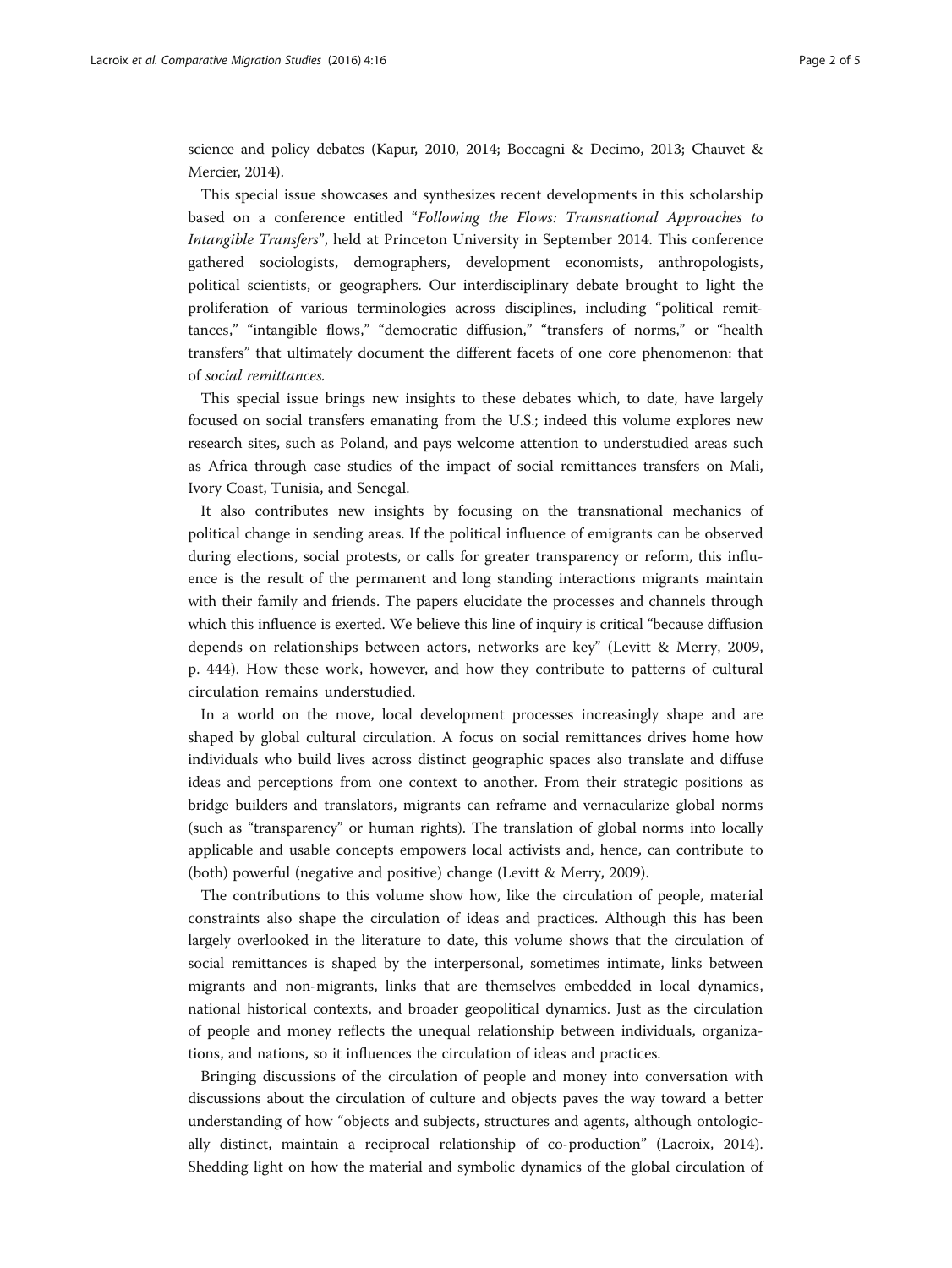people and culture interrelate, and identifying circulatory patterns, advances the study of integrated migration systems by producing a more comprehensive conceptual framework that takes into account a broader array of the complex dynamics that make up our interconnected world.

While the transnational turn in migration studies drove home the need to analyze sending and receiving country dynamics at the same time, scholars struggled with how to translate these theoretical insights into rigorous, feasible empirical research. Another important contribution of this volume, then, is the light it sheds on and the innovative models and tools it provides for understanding and evaluating the impact of the multisitedness and multi-layeredness of transnational social fields. By focusing on strategic events such as elections (Chauvet & Mercier, [2014;](#page-4-0) Jaulin and Sasse & Ahmadov or Vari-Lavoisier this issue), authors analyze the local variations of the same event in different countries.

Other contributors simultaneously collected data in migrants' countries of origin and destination (see Vickstrom and Vari-Lavoisier, this issue) or in several countries of destination (Chauvet & Mercier, [2014](#page-4-0); Jaulin and Vari-Lavoisier this issue) bringing new empirical evidence to the long- standing question of the differentiated impact of migration according to migrants' countries of destination. Some authors merge several scales of analysis (see Jaulin's multilevel maps, this issue) or conduct multi-level surveys: by doing so, they unravel the interpersonal and locally-embedded (micro) processes underpinning national and global (macro) outcomes. Their results revealed that international mobility not only affects migrants' preferences but also the political perceptions and behaviors of their relatives and friends in their countries of origin.

Below, we summarize Let us now summarize some key points from the articles in this volume.

Some papers highlight the effects of social remittances on the political orientations of migrants and non-migrants. Both Chauvet and Mercier ([2014](#page-4-0)) and Jaulin (this issue), show that changes in political attitudes vary when the group moves to different destinations. They suggest that while exposure to certain political regimes and procedures may hold sway, its importance may be overestimated. Indeed, as Chauvet, Gubert and Mesplé-Somps (this issue) write "Some less democratic destinations may attract individuals who care less for democracy." In other words, this differential effect may be linked to the characteristics of emigrants to begin with. Jaulin's work, which reveals differences in the impact of social remittances within sending countries, suggests that more than just exposure to national regimes is at stake. Exposure to regional and urban politics also matter. Chauvet et al. find that migrants' level of social inclusion influences their political orientations. The level of interaction with the host society is positively correlated with greater distrust and a critical stance toward sending country institutions.

Gwendolyn Sasse and Anar Ahmadov's paper complements this view. Using multisited, multi-layered research, which combines surveys at polling stations with interviews with Polish migrants in the UK and with their relatives in Poland, they address how migration transforms migrants' political imagination. They show how the daily experience of living in multicultural Britain transformed migrants' political views on Poland. In addition, they show that migrants are more interested in politics than before they left. It seems as if spatial distance created greater social distance and reflexivity, leading people to question their views about themselves and their origin society.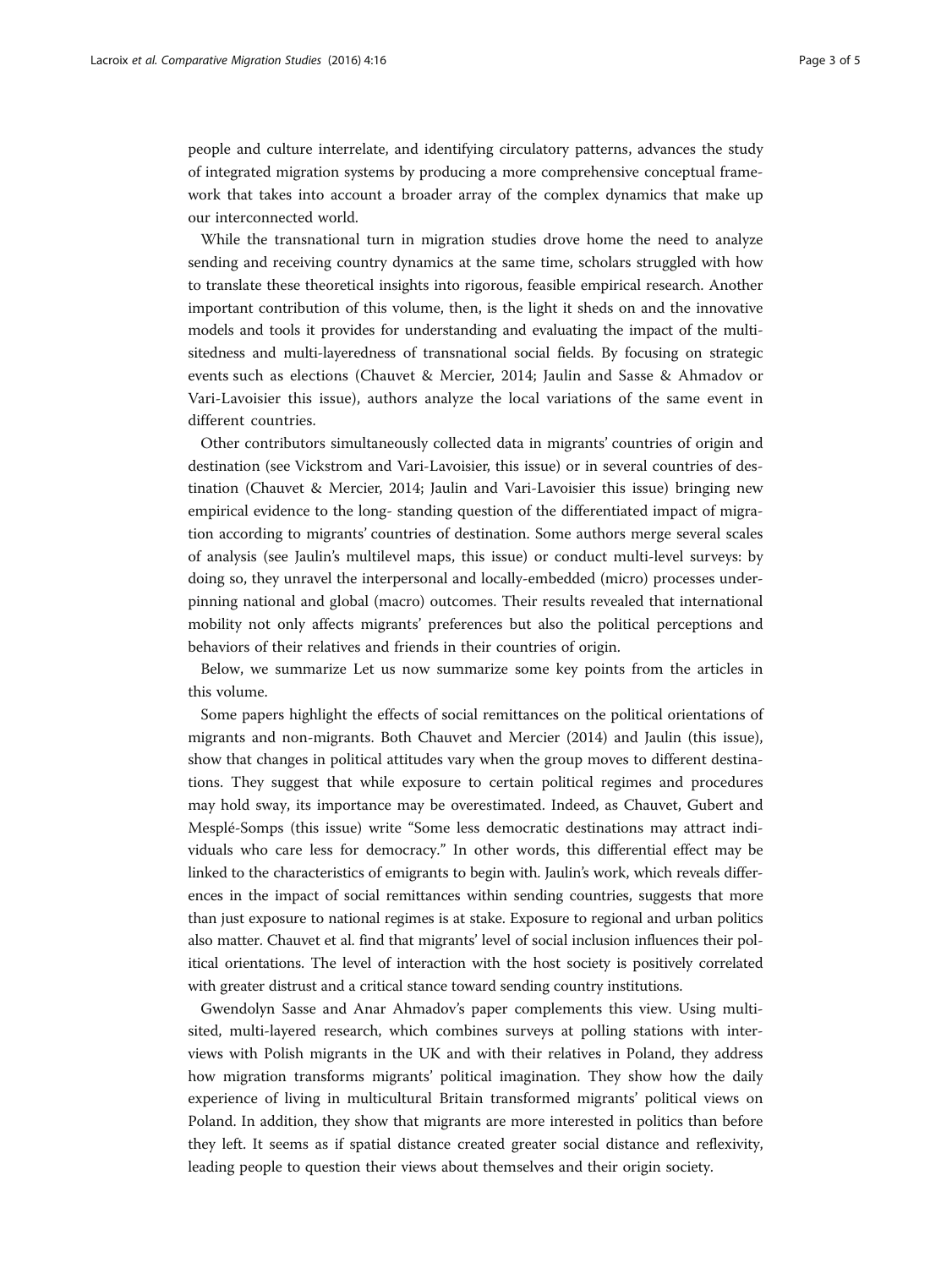The legal context shaping migrants' social incorporation directly and indirectly influences social remittance effects. Clearly, immigration law plays a major role. Indeed several contributors chronicle how legal frameworks influence social remittance circulation and how immigration laws facilitate or thwart migrants' transnational practices. Erik Vickstrom and Cris Beauchemin examine how laws constrain mobility trajectories within host countries which, in turn, influence what migrants are exposed to, the extent to which they may maintain long distance relations with their kith and kin at home, and what they ultimately remit. Likewise, Jaulin shows how legal status in countries of destination influence migrants' impact on their homeland.

Whether migrants are encouraged or allowed to organize and participate politically does too. Jaulin found that voter turnout differed significantly when voting procedures and regulations were modified (see also Braconnier & Dormagen, [2007](#page-4-0) cited by Jaulin in this issue). Furthermore, Jaulin's work sheds light on some of the dynamics fueling political Islamism in French suburbs, another potential social remittance. Residential and occupational segregation affect and are affected by immigration and social policies but that is not all. How Tunisian migrants living in Parisian neighborhoods vote starkly contrasts with the progressive attitudes predominating in the inner city. The Islamist support pervading the northern working class suburbs drives home that the circulation of ideas and practices cannot be divorced from the socioeconomic backdrop against which it occurs.

A second group of articles explores the material dimensions of transnational circulation by looking at the relationship between economic transfers and social remittances—a question that, to date, has been largely overlooked A comparative analysis across cases, including Latin America and West Africa, reveals interesting variations, particularly with respect to the channels through which social remittances circulate.

In Latin America, Meseguer, Lavezzolo and Aparicio investigate how migrants influence their non- migrant family members through cross-border conversations. Using data from over 18 countries, the authors find that people with emigrant family members, with whom they are in frequent contact, often hold more favorable views of the state. The authors show that looking at the impact of monetary transfers "without taking into account social learning effects" leads us to disregard critical dynamics. They believe that much scholarship to date overestimates the impact of economic remittances.

Other articles move us beyond the opposition between economic and social transfers to analyze the multidimensional ties migrants maintain to their homelands. Vickstrom and Beauchemin reveal how the circulation of economic remittances relates to and is influenced by other kinds of transnational practices. They analyze how restrictive immigration laws affect the remitting behaviors of migrants by shaping their ability to maintain ties with their relatives in their countries of origin and their ability to travel back and forth. The authors emphasize the extent to which transnational ties rely on *concrete* connections: co-presence and phones calls, visits, and visas. By doing so, they show that economic remittances are part and parcel of a wider set of transnational practices. If we treat the economic, social, and cultural aspects of migration as separate spheres, we miss their deep interconnectedness and therefore the interconnectedness of their effects.

Along these same lines, Vari-Lavoisier explores the intersection between economic and social transfers by comparing the Senegalese diaspora in the U.S. and in France. Drawing upon economic sociology, this paper studies the material dynamics that underlie social remittance circulation. Vari-Lavoisier sees economic remittances as